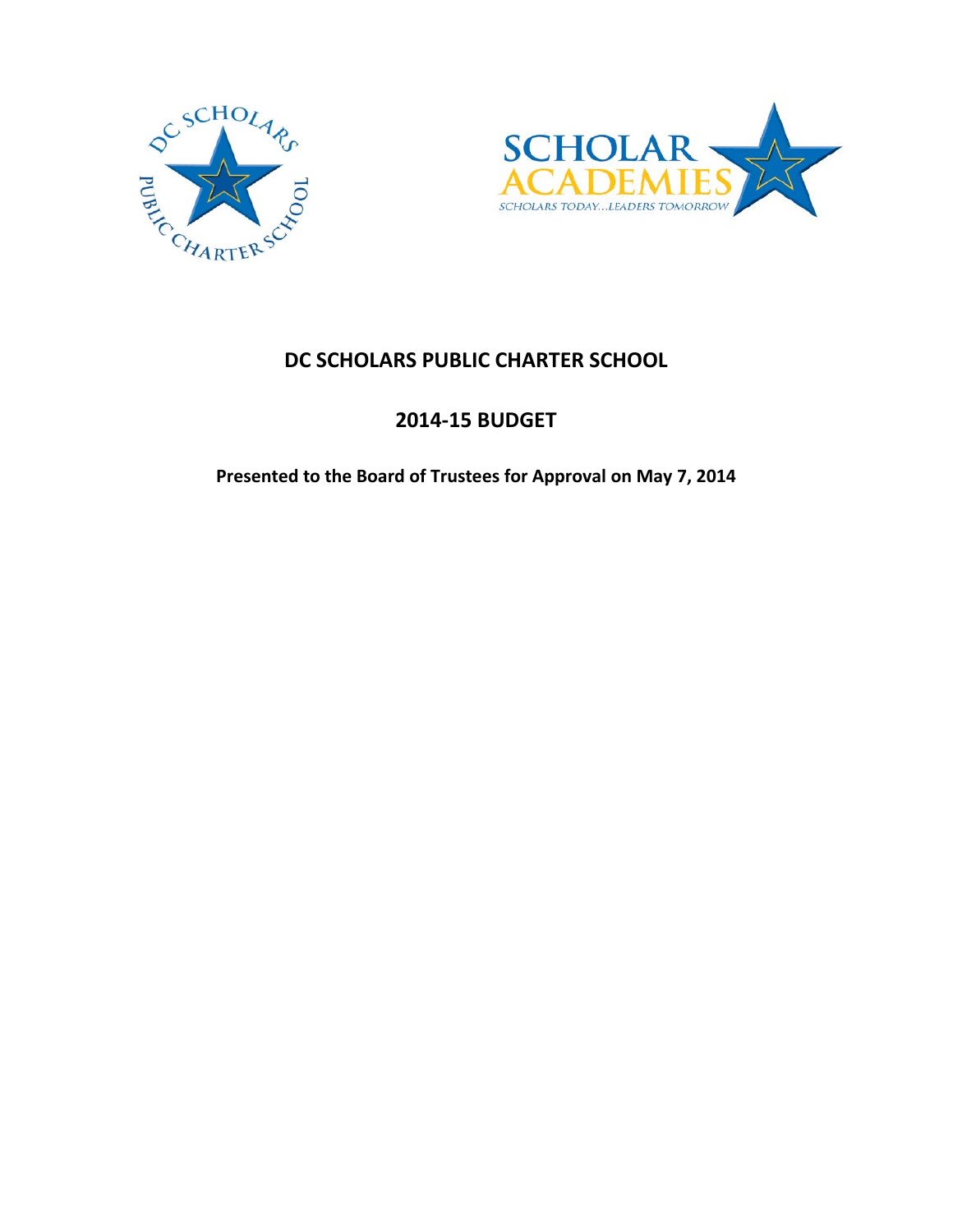## **DC SCHOLARS PUBLIC CHARTER SCHOOL PROPOSED BUDGET - SUMMARY Fiscal Year 2015**

|                                            | 2012-13       | 2013-14         |           | 2014-15   |                 |          |  |
|--------------------------------------------|---------------|-----------------|-----------|-----------|-----------------|----------|--|
|                                            | <b>Actual</b> |                 |           |           | <b>Increase</b> |          |  |
|                                            | (Audited)     | <b>Budgeted</b> | Projected | Proposed  | (decrease)      | % change |  |
| <b>AVERAGE DAILY MEMBERSHIP (ADM)</b>      | 183           | 310             | 300       | 390       | 90              | 30%      |  |
| <b>SPECIAL EDUCATION ADM</b>               | 17            | 20              | 27        | 35        | 8               | 30%      |  |
| <b>REVENUE</b>                             |               |                 |           |           |                 |          |  |
| Per Pupil Stipends                         | 2,752,148     | 4,598,184       | 4,555,709 | 6,448,291 | 1,892,582       | 42%      |  |
| <b>Federal Revenue</b>                     | 632,825       | 798,722         | 772,417   | 501,618   | (270, 799)      | (35%)    |  |
| Contributions                              | 143,388       | 100,000         | 93,341    | 100,000   | 6,659           | 7%       |  |
| Other Revenue                              | 224,306       | 158,166         | 187,348   | 247,725   | 60,378          | 32%      |  |
| <b>Total Revenue</b>                       | 3,752,667     | 5,655,072       | 5,608,815 | 7,297,634 | 1,688,819       | 30%      |  |
| <b>EXPENDITURES</b>                        |               |                 |           |           |                 |          |  |
| Compensation                               | 1,488,814     | 2,095,720       | 2,213,602 | 2,708,271 | 494,669         | 22%      |  |
| <b>Benefits</b>                            | 359,179       | 583,667         | 556,319   | 746,593   | 190,274         | 34%      |  |
| <b>Contracted Personnel &amp; Services</b> | 495,673       | 653,258         | 623,559   | 759,848   | 136,289         | 22%      |  |
| <b>Curriculum and Classroom</b>            | 159,256       | 245,500         | 212,842   | 298,257   | 85,416          | 40%      |  |
| <b>General &amp; Administrative</b>        | 86,558        | 151,100         | 109,705   | 175,074   | 65,368          | 60%      |  |
| Technology & Communication                 | 52,890        | 79,500          | 79,068    | 98,600    | 19,532          | 25%      |  |
| Marketing & Recruitment                    | 9,198         | 5,000           | 40,624    | 17,900    | (22, 724)       | (56%)    |  |
| Development                                | 1,011         | 10,000          | 5,000     | 13,900    | 8,900           | 178%     |  |
| Facility                                   | 348,123       | 624,050         | 464,688   | 868,500   | 403,812         | 87%      |  |
| <b>Management Fees</b>                     | 288,892       | 482,809         | 484,131   | 717,805   | 233,674         | 48%      |  |
| Depreciation                               | 233,194       | 264,157         | 281,887   | 316,700   | 34,813          | 12%      |  |
| Contingency/Reserve                        |               | 56,551          | 14,137    | 72,976    | 58,839          | 416%     |  |
| <b>Total Expenditures</b>                  | 3,522,789     | 5,251,312       | 5,085,563 | 6,794,424 | 1,708,862       | 34%      |  |
| <b>CHANGE IN NET ASSETS</b>                | 229,878       | 403,760         | 523,252   | 503,209   | (20, 043)       | (4%)     |  |
| NET ASSETS, BEGINNING OF YEAR              | 325,379       | 555,257         | 555,257   | 1,078,509 | 523,252         | 94%      |  |
| NET ASSETS, END OF YEAR                    | 555,257       | 959,018         | 1,078,509 | 1,581,719 | 503,209         | 47%      |  |
| Net assets as % of expenses                | 15.8%         | 18.3%           | 21.2%     | 23.3%     | 2.1%            | 10%      |  |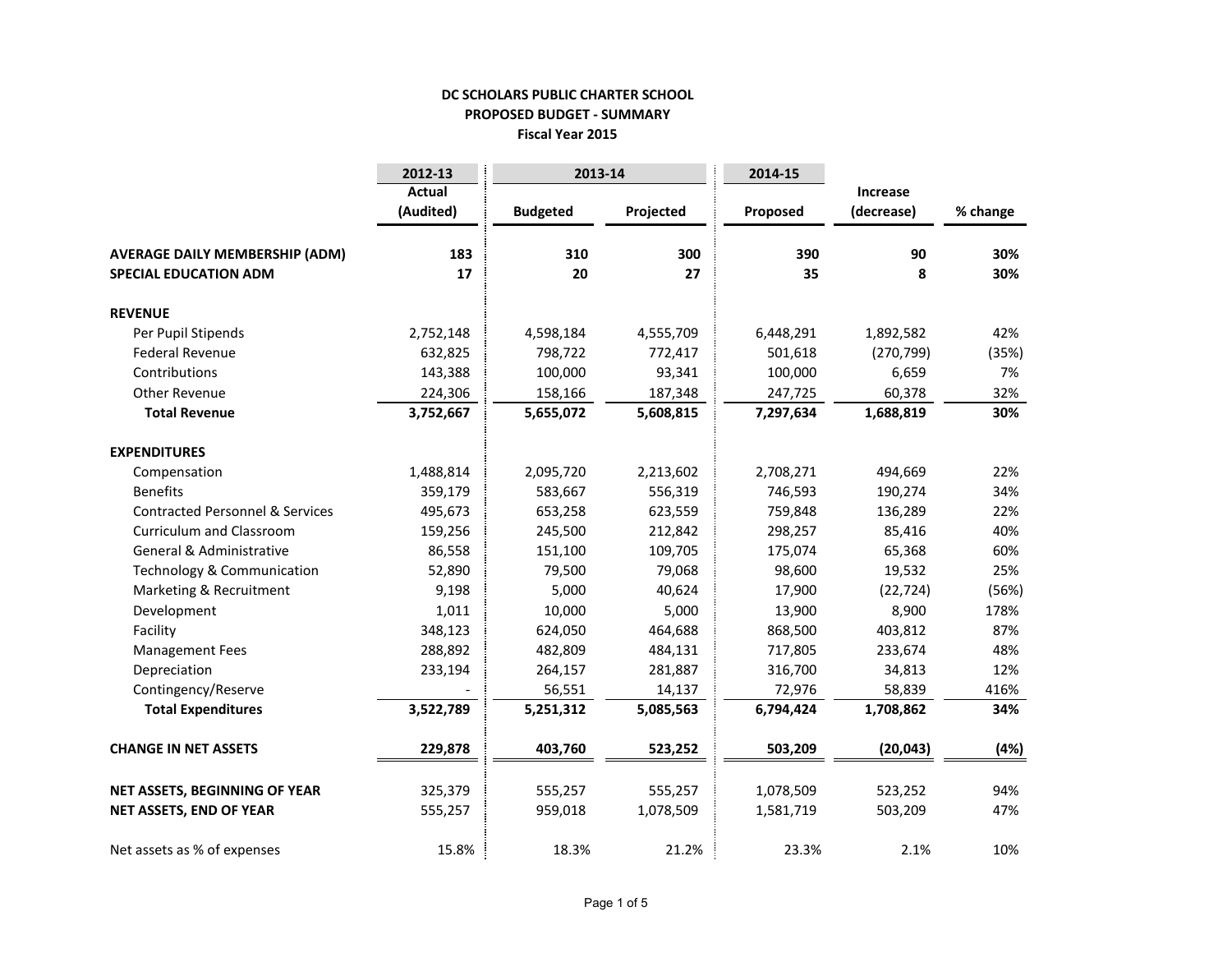## **DC SCHOLARS PUBLIC CHARTER SCHOOL PROPOSED BUDGET - DETAIL Fiscal Year 2015**

|                                        | 2012-13   | 2013-14       |                          | 2014-15             |           |                     |                      |             |
|----------------------------------------|-----------|---------------|--------------------------|---------------------|-----------|---------------------|----------------------|-------------|
|                                        | Actual    |               |                          | [A]                 | [B]       | $[C] = [A+B]$       |                      |             |
|                                        |           |               |                          | <b>Pre FAE</b>      | FAE       | Proposed            | Increase             |             |
|                                        | (Audited) | <b>Budget</b> | Projected                | additions           | additions |                     | (decrease)           | % change    |
| <b>AVERAGE DAILY MEMBERSHIP (ADM)</b>  | 183       | 310           | 300                      | 390                 |           | 390                 | 90                   | 30%         |
| SPECIAL EDUCATION ADM                  | 17        | 20            | 27                       | 35                  |           | 35                  | 8                    | 30%         |
| <b>REVENUE</b>                         |           |               |                          |                     |           |                     |                      |             |
| Per Pupil Funding                      |           |               |                          |                     |           |                     |                      |             |
| 6961 · Regular Ed                      | 2,038,644 | 3,421,854     | 3,261,141                | 4,237,229           |           | 4,237,229           | 976,088              | 30%         |
| 6962 · Special Ed                      | 164,504   | 246,330       | 397,568                  | 484,398             |           | 484,398             | 86,830               | 22%         |
| 6963 · Facilities Allotment            | 549,000   | 930,000       | 897,000                  | 1,198,080           |           | 1,198,080           | 301,080              | 34%         |
| 6964 · Summer School                   |           |               |                          | 216,734             |           | 216,734             | 216,734              |             |
| 6965 · At-Risk Students                |           |               |                          | 311,850             |           | 311,850             | 311,850              |             |
| <b>Total Per Pupil Stipends</b>        | 2,752,148 | 4,598,184     | 4,555,709                | 6,448,291           |           | 6,448,291           | 1,892,582            | 42%         |
| <b>Federal Revenue</b>                 |           |               |                          |                     |           |                     |                      |             |
| 8514 · Title I                         | 112,165   | 154,057       | 176,423                  | 194,947             |           | 194,947             | 18,524               | 11%         |
| 8515 Title II                          | 16,732    | 28,037        | 37,711                   | 41,671              |           | 41,671              | 3,960                | 11%         |
| 8518 · Title V, Part B                 | 248,468   | 255,000       | 255,000                  |                     |           |                     | (255,000)            | $-100%$     |
| $6832 \cdot IDEA-B$                    | 83,495    | 136,628       | 43,394                   | 40,000              |           | 40,000              | (3, 394)             | -8%         |
| 8517 · 21st Century Revenue            |           | 225,000       | 225,000                  | 225,000             |           | 225,000             |                      | 0%          |
| 8690 · Special Populations Grant       | 171,964   |               | 34,889                   |                     |           |                     | (34,889)             | $-100%$     |
| <b>Total Federal Revenue</b>           | 632,825   | 798,722       | 772,417                  | 501,618             |           | 501,618             | (270, 799)           | $-35%$      |
| Contributions                          |           |               |                          |                     |           |                     |                      |             |
| 6901 · Foundations                     | 134,500   | 50,000        | 45,000                   | 60,000              |           | 60,000              | 15,000               | 33%         |
| 6903 · Individuals                     | 3,888     | 50,000        | 43,341                   | 40,000              |           | 40,000              | (3, 341)             | $-8%$       |
| 6902 Corporations                      | 5,000     |               | 5,000                    |                     |           |                     | (5,000)              | $-100%$     |
| <b>Total Contributions</b>             | 143,388   | 100,000       | 93,341                   | 100,000             |           | 100,000             | 6,659                | 7%          |
| 6500 · Other Revenue                   |           |               |                          |                     |           |                     |                      |             |
| 6600 · Food Service Revenue            | 113,508   | 152,666       | 161,079                  | 209,403             |           | 209,403             | 48,324               | 30%         |
| 6997 · E-Rate Revenue                  | 105,824   |               | 895                      | 16,740              |           | 16,740              | 15,845               | 1770%       |
| 6501 · Bank Interest                   |           | 500           | 314                      | 500                 |           | 500                 | 186                  | 59%         |
| 6500 · Other Revenue - Other           |           |               | 9,150                    |                     |           |                     | (9, 150)             | $-100%$     |
| 6701 · Uniforms                        | 2,424     | 3,000         | 13,909                   | 18,082              |           | 18,082              | 4,173                | 30%         |
| 6703 · Student Meals                   | 2,551     | 2,000         | 2,000                    | 3,000               |           | 3,000               | 1,000                | 50%         |
| Total 6500 · Other Revenue             | 224,306   | 158,166       | 187,348                  | 247,725             | ×.        | 247,725             | 60,378               | 32%         |
| <b>TOTAL REVENUE</b>                   | 3,752,667 | 5,655,072     | 5,608,815                | 7,297,634           |           | 7,297,634           | 1,688,819            | 30%         |
|                                        |           |               |                          |                     |           |                     |                      |             |
| <b>EXPENSE</b>                         |           |               |                          |                     |           |                     |                      |             |
| Compensation<br><b>Salaries</b>        |           |               |                          |                     |           |                     |                      |             |
| 1101 - School Leadership               | 295,538   | 377,520       | 448,133                  | 486,380             |           | 486,380             | 38,247               | 9%          |
| 1102 - General Education               | 967,446   | 1,284,280     | 1,304,728                | 1,697,365           |           | 1,697,365           | 392,637              | 30%         |
| 1200 - Special Education               | 131,000   | 111,240       | 109,788                  | 164,804             |           | 164,804             | 55,016               | 50%         |
| 1103 - Instructional Support           |           |               | 119,504                  |                     |           |                     |                      |             |
| 1450 - Afterschool Program             |           | 145,000       |                          | 204,981<br>29,428   |           | 204,981<br>29,428   | 85,477<br>29,428     | 72%         |
| 2300 - Non-Instructional Staff         | 45,280    | 79,280        | 124,980                  |                     |           |                     |                      |             |
| <b>Total Salaries</b>                  | 1,439,264 | 1,997,320     | 2,107,132                | 90,114<br>2,673,071 |           | 90,114<br>2,673,071 | (34, 866)<br>565,939 | -28%<br>27% |
|                                        |           |               |                          |                     |           |                     |                      |             |
| Stipends                               |           |               |                          |                     |           |                     |                      |             |
| 1100123 · Stipends - Summer Teaching   |           |               | 3,870                    | 12,500              |           | 12,500              | 8,630                | 223%        |
| 1100129 · Stipends - After School      |           |               |                          |                     |           |                     |                      |             |
| 1100128 · Stipends - Saturday School   |           |               | $\sim$                   |                     |           |                     |                      |             |
| 1100126 · Stipends - Declined Benefits |           |               | 6,600                    | 7,200               |           | 7,200               | 600                  | 9%          |
| 1100121 · Accrued Flex Payout          |           |               |                          | 10,500              |           | 10,500              | 10,500               |             |
| 1100127 · Stipends - Substitutes       | ٠         | 2,400         | $\overline{\phantom{a}}$ | 5,000               |           | 5,000               | 5,000                |             |
| <b>Total Stipends</b>                  | ÷.        | 2,400         | 10,470                   | 35,200              | $\sim$    | 35,200              | 24,730               | 236%        |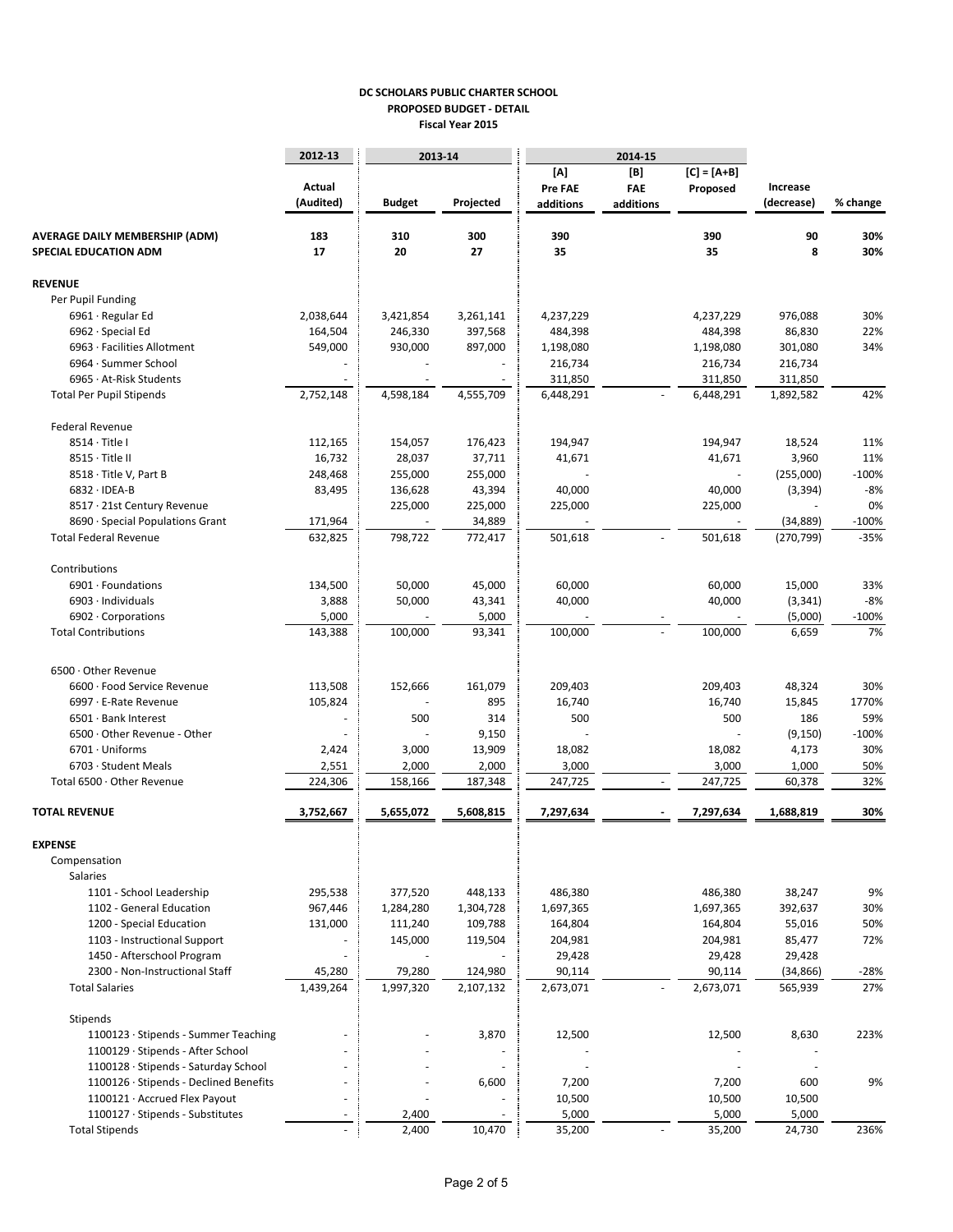|                                            | 2012-13   | 2013-14       |           | 2014-15                  |           |               |            |          |
|--------------------------------------------|-----------|---------------|-----------|--------------------------|-----------|---------------|------------|----------|
|                                            |           |               |           | [A]                      | [B]       | $[C] = [A+B]$ |            |          |
|                                            | Actual    |               |           | Pre FAE                  | FAE       | Proposed      | Increase   |          |
|                                            | (Audited) | <b>Budget</b> | Projected | additions                | additions |               | (decrease) | % change |
|                                            |           |               |           |                          |           |               |            |          |
| <b>Bonuses</b>                             |           |               |           |                          |           |               |            |          |
| 1101 - School Leadership                   | 10,000    | 13,500        | 13,500    |                          |           |               | (13,500)   | $-100%$  |
| 1102 - General Education                   | 35,050    | 67,500        | 67,500    |                          |           |               | (67, 500)  | $-100%$  |
| 1200 - Special Education                   | 2,500     | 6,750         | 6,750     |                          |           |               | (6, 750)   | $-100%$  |
| 1103 - Instructional Support               |           | 1,500         | 1,500     |                          |           |               | (1,500)    | $-100%$  |
| 2300 - Non-Instructional Staff             | 2,000     | 6,750         | 6,750     | $\overline{\phantom{a}}$ |           |               | (6, 750)   | $-100%$  |
| <b>Total Bonuses</b>                       | 49,550    | 96,000        | 96,000    |                          |           |               | (96,000)   | $-100%$  |
| <b>Total Compensation</b>                  | 1,488,814 | 2,095,720     | 2,213,602 | 2,708,271                |           | 2,708,271     | 494,669    | 22%      |
| <b>Benefits</b>                            |           |               |           |                          |           |               |            |          |
| Social Security Tax                        |           |               |           |                          |           |               |            |          |
| 1101 - School Leadership                   | 23,374    | 29,913        | 35,315    | 37,208                   |           | 37,208        | 1,893      | 5%       |
| 1102 - General Education                   | 76,691    | 103,595       | 105,494   | 129,848                  |           | 129,848       | 24,355     | 23%      |
| 1200 - Special Education                   | 10,213    | 9,026         | 8,750     | 12,608                   |           | 12,608        | 3,857      | 44%      |
| 1103 - Instructional Support               |           | 11,207        | 9,257     | 15,681                   |           | 15,681        | 6,424      | 69%      |
| 1450 - Afterschool Program                 |           |               |           | 2,251                    |           | 2,251         |            |          |
| 2300 - Non-Instructional Staff             | 3,617     | 6,581         | 10,051    | 6,894                    |           | 6,894         | (3, 157)   | -31%     |
| Total 220 · Social Security Tax            | 113,894   | 160,323       | 168,867   | 204,490                  |           | 204,490       | 35,623     | 21%      |
| Unemployment Tax                           |           |               |           |                          |           |               |            |          |
| 1101 - School Leadership                   | 1,055     | 5,663         | 1,458     | 2,550                    |           | 2,550         | 1,092      | 75%      |
| 1102 - General Education                   | 12,538    | 19,264        | 9,238     | 15,725                   |           | 15,725        | 6,487      | 70%      |
| 1200 - Special Education                   | 792       | 1,669         | 729       | 1,700                    |           | 1,700         | 971        | 133%     |
| 1103 - Instructional Support               |           | 2,175         | 2,677     | 2,125                    |           | 2,125         | (552)      | $-21%$   |
| 1450 - Afterschool Program                 |           |               |           | 425                      |           | 425           |            |          |
| 2300 - Non-Instructional Staff             | 857       | 1,189         | 1,611     | 1,275                    |           | 1,275         | (336)      | -21%     |
| <b>Total Unemployment Tax</b>              | 15,243    | 29,960        | 15,713    | 23,800                   |           | 23,800        | 8,087      | 51%      |
|                                            |           |               |           |                          |           |               |            |          |
| 403(b) Contributions                       |           |               |           |                          |           |               |            |          |
| 1101 - School Leadership                   | 3,395     | 9,910         | 8,945     | 9,728                    |           | 9,728         | 783        | 9%       |
| 1102 - General Education                   | 9,613     | 33,712        | 10,994    | 33,947                   |           | 33,947        | 22,954     | 209%     |
| 1200 - Special Education                   | 1,858     | 2,920         | 1,297     | 3,296                    |           | 3,296         | 1,999      | 154%     |
| 1103 - Instructional Support               |           | 3,806         | 117       | 4,100                    |           | 4,100         | 3,983      | 3404%    |
| 1450 - Afterschool Program                 |           |               |           | 589                      |           | 589           | 589        |          |
| 2300 - Non-Instructional Staff             | 397       | 2,081         | 675       | 1,802                    |           | 1,802         | 1,127      | 167%     |
| Total 403(b) Contributions                 | 15,264    | 52,430        | 22,028    | 53,461                   |           | 53,461        | 31,434     | 143%     |
| Health Insurance                           |           |               |           |                          |           |               |            |          |
| $1100211 \cdot Medical$                    | 194,807   | 299,958       | 312,377   | 417,083                  |           | 417,083       | 104,706    | 34%      |
| $1100212 \cdot \text{Dental}$              | 10,471    | 19,997        | 16,125    | 21,659                   |           | 21,659        | 5,534      | 34%      |
| <b>Total Health Insurance</b>              | 205,278   | 319,955       | 328,502   | 438,742                  |           | 438,742       | 110,240    | 34%      |
| 1100240 · Education Stipends               |           |               |           |                          |           |               |            |          |
| 1101240 · School Leadership                |           | 3,000         | 3,000     | 3,100                    |           | 3,100         | 100        | 3%       |
| 1102240 · General Ed Instruction           | 9,000     | 15,000        | 15,210    | 15,700                   |           | 15,700        | 490        | 3%       |
| 1200240 · Special Ed Instruction           | 500       | 1,500         | 1,500     | 1,500                    |           | 1,500         |            | 0%       |
| 1103240 · Instructional Support            |           | 750           | 750       | 800                      |           | 800           | 50         | 7%       |
| 2300240 · Non-Instructional Staff          |           | 750           | 750       | 5,000                    |           | 5,000         | 4,250      | 567%     |
| Total 1100240 · Education Stipends         | 9,500     | 21,000        | 21,210    | 26,100                   |           | 26,100        | 4,890      | 23%      |
| <b>Total Benefits</b>                      | 359,179   | 583,667       | 556,319   | 746,593                  |           | 746,593       | 190,274    | 34%      |
| <b>Contracted Personnel &amp; Services</b> |           |               |           |                          |           |               |            |          |
| Contracted Labor                           |           |               |           |                          |           |               |            |          |
| 1101300 · School Leadership                | 10,000    | 10,000        | 2,000     | 2,100                    |           | 2,100         | 100        |          |
| 1102300 · General Ed Instruction           | 35,900    | 40,000        | 29,181    | 39,100                   |           | 39,100        | 9,919      | 34%      |
| 1200300 · Special Ed Instruction           | 65,635    | 75,000        | 108,806   | 141,448                  |           | 141,448       | 32,642     | 30%      |
| 2400300 · Student Health                   | 25,072    | 40,000        | 30,846    | 41,300                   |           | 41,300        | 10,454     | 34%      |
| 2300300 · Non-Instructional Staff          | 21,580    | 10,000        | 9,299     | 12,500                   |           | 12,500        | 3,201      | 34%      |
| 1103300 · Instructional Support            | 163,666   | 185,000       | 185,307   | 190,900                  |           | 190,900       | 5,593      | 3%       |
| <b>Total Contracted Labor</b>              | 321,854   | 360,000       | 365,439   | 427,348                  |           | 427,348       | 61,909     | 17%      |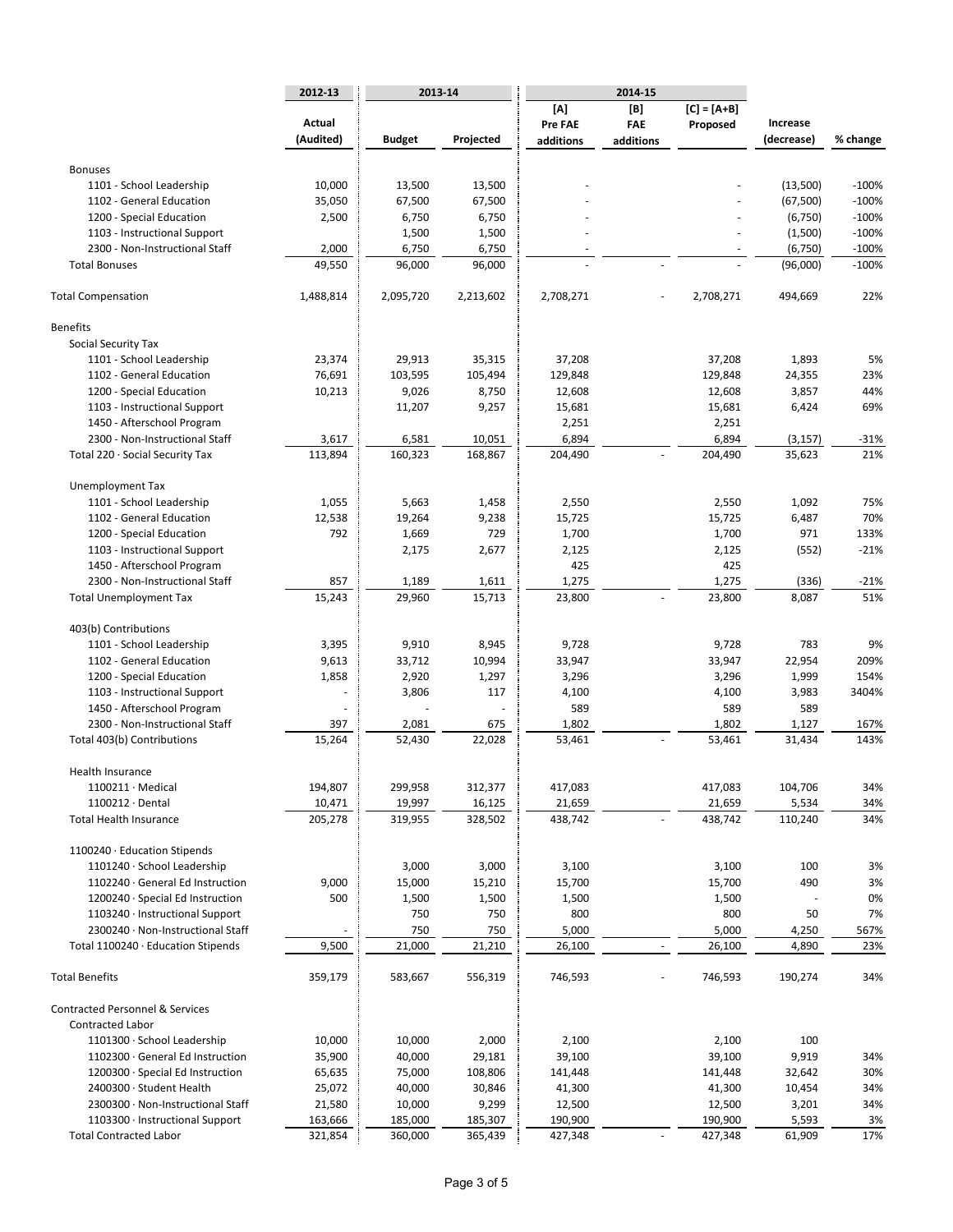|                                                                           | 2012-13   | 2013-14         |                 | 2014-15         |            |                 |               |          |
|---------------------------------------------------------------------------|-----------|-----------------|-----------------|-----------------|------------|-----------------|---------------|----------|
|                                                                           | Actual    |                 |                 | [A]             | [B]        | $[C] = [A+B]$   |               |          |
|                                                                           |           |                 |                 | Pre FAE         | <b>FAE</b> | Proposed        | Increase      |          |
|                                                                           | (Audited) | <b>Budget</b>   | Projected       | additions       | additions  |                 | (decrease)    | % change |
| 2300301 · Contracted Consultants                                          | 1,098     | 10,000          | 8,120           | 7,500           |            | 7,500           | (620)         | $-8%$    |
| 3100570 · Food Services                                                   | 172,722   | 283,258         | 250,000         | 325,000         |            | 325,000         | 75,000        | 30%      |
| <b>Total Contracted Personnel &amp; Services</b>                          | 495,673   | 653,258         | 623,559         | 759,848         |            | 759,848         | 136,289       | 22%      |
| Curriculum & Classroom                                                    |           |                 |                 |                 |            |                 |               |          |
| 1100641 · Curriculum                                                      | 29,443    | 30,000          | 33,099          | 35,000          | 36,066     | 71,066          | 37,966        | 115%     |
| 1100644 · Books                                                           | 38,471    | 30,000          | 30,977          | 35,000          | 2,000      | 37,000          | 6,023         | 19%      |
| 1100650 · Instructional Software                                          |           | 10,000          | 4,423           | 4,600           | 7,650      | 12,250          | 7,827         | 177%     |
| 1100642 · Assessments                                                     | 4,738     | 50,000          | 43,842          | 12,000          | 38,994     | 50,994          | 7,152         | 16%      |
| $1100611 \cdot$ Uniforms                                                  | 18,683    | 20,000          | 18,421          | 24,700          |            | 24,700          | 6,279         | 34%      |
| Supplies                                                                  |           |                 |                 |                 |            |                 |               | 34%      |
| 1100610 General Classroom Supplies<br>$1200610 \cdot$ Special Ed Supplies | 35,262    | 50,000<br>2,500 | 30,291<br>1,344 | 40,600<br>1,748 |            | 40,600<br>1,748 | 10,309<br>403 | 30%      |
| 2400600 · Student Health                                                  | 885       | 2,000           | 1,143           | 1,500           | ÷.         | 1,500           | 357           | 31%      |
| $1100613 \cdot$ Art Supplies                                              | 3,334     | 5,000           | 6,087           | 5,000           | $\sim$     | 5,000           | (1,087)       | $-18%$   |
| 1100612 · Physical Education Supplies                                     | 2,988     | 5,000           | 5,604           | 7,500           |            | 7,500           | 1,896         | 34%      |
| <b>Total Supplies</b>                                                     | 42,469    | 64,500          | 44,470          | 56,348          |            | 56,348          | 11,878        | 27%      |
|                                                                           |           |                 |                 |                 |            |                 |               |          |
| 1100614 · School Culture Materials<br>Furniture                           | 11,725    | 12,000          | 10,208          | 13,700          | 1,100      | 14,800          | 4,592         | 45%      |
| $1100751 \cdot \text{Non-Asset} < $2,500$                                 | 6,730     | 5,000           | 7,516           | 2,500           |            | 2,500           | (5,016)       | $-67%$   |
| $1100752 \cdot$ Asset > \$5K                                              |           |                 |                 |                 |            |                 |               |          |
| <b>Total Furniture</b>                                                    | 6,730     | 5,000           | 7,516           | 2,500           |            | 2,500           | (5,016)       | $-67%$   |
| <b>Student Trips</b>                                                      |           |                 |                 |                 |            |                 |               |          |
| 1100515 · End of Year Trips                                               |           | 3,000           | 3,000           | 4,000           |            | 4,000           | 1,000         | 33%      |
| 1100511 · Reward Trips                                                    |           | 3,000           | 1,745           | 2,300           |            | 2,300           | 555           | 32%      |
| 1100513 · University Trips                                                | 225       | 3,000           |                 |                 |            |                 |               |          |
| 1100512 · General Field Trips                                             | 2,625     | 3,000           | 7,255           | 9,700           |            | 9,700           | 2,445         | 34%      |
| 1100514 · Scholars Day Trips                                              |           |                 |                 |                 |            |                 |               |          |
| <b>Total Student Trips</b>                                                | 2,850     | 12,000          | 12,000          | 16,000          |            | 16,000          | 4,000         | 33%      |
| 1100510 · Student Transportation                                          | 1,170     | 2,000           |                 | 2,000           |            | 2,000           | 2,000         |          |
| 1100615 · Student Incentives                                              |           |                 |                 |                 |            |                 |               |          |
| Events                                                                    |           |                 |                 |                 |            |                 |               |          |
| 1100594 · Graduation                                                      | 132       |                 |                 |                 |            |                 |               |          |
| 1100593 · Academic Recognition                                            | 198       | 2,500           | 2,500           | 3,300           |            | 3,300           | 800           | 32%      |
| 1100592 · School Events                                                   | 2,543     | 5,000           | 4,147           | 5,600           |            | 5,600           | 1,453         | 35%      |
| 1100595 · Alumni                                                          |           |                 |                 |                 |            |                 |               |          |
| <b>Total Events</b>                                                       | 2,873     | 7,500           | 6,647           | 8,900           |            | 8,900           | 2,253         | 34%      |
| 1100616 · Parent Involvement Programs                                     | 104       | 2,500           | 1,239           | 1,700           |            | 1,700           | 461           | 37%      |
| Total Curriculum & Classroom                                              | 159,256   | 245,500         | 212,842         | 212,448         | 85,810     | 298,257         | 85,416        | 40%      |
| General & Administrative                                                  |           |                 |                 |                 |            |                 |               |          |
| Insurance                                                                 |           |                 |                 |                 |            |                 |               |          |
| 2300523 · Business Owners                                                 | 6,414     | 10,000          | 8,188           | 11,000          |            | 11,000          | 2,812         | 34%      |
| 2300260 · Workers Comp                                                    | 6,008     | 8,000           | 9,800           | 13,100          |            | 13,100          | 3,300         | 34%      |
| 2300525 · D&O Liability                                                   | 3,000     | 5,000           | 3,000           | 4,000           |            | 4,000           | 1,000         | 33%      |
| 2300526 · Student Accident                                                |           |                 | 1,105           | 1,500           |            | 1,500           | 395           | 36%      |
| 2300524 · Umbrella                                                        | 4,752     | 8,000           | 3,105           | 4,200           |            | 4,200           | 1,095         | 35%      |
| <b>Total Insurance</b>                                                    | 20,173    | 31,000          | 25,198          | 33,800          |            | 33,800          | 8,602         | 34%      |
| <b>Professional Services</b>                                              |           |                 |                 |                 |            |                 |               |          |
| 2300330 · Accounting & Audit                                              | 19,000    | 16,000          | 16,950          | 20,000          |            | 20,000          | 3,050         | 18%      |
| $2300333 \cdot 403(b)$ Administration                                     | 375       | 2,000           | 2,022           | 2,700           |            | 2,700           | 678           | 34%      |
| 2300380 · Payroll                                                         | 1,858     | 3,600           | 3,321           | 4,400           |            | 4,400           | 1,079         | 33%      |
| 2350330 · Legal                                                           | 2,842     | 10,000          |                 | 10,000          |            | 10,000          | 10,000        |          |
| <b>Total Professional Services</b>                                        | 24,075    | 31,600          | 22,293          | 37,100          |            | 37,100          | 14,807        | 66%      |
| 2300448 · Photocopier Services                                            | 18,052    | 36,000          | 27,219          | 36,400          |            | 36,400          | 9,181         | 34%      |
| 2200300 · Professional Development                                        | 2,257     | 10,000          | 6,262           | 8,400           | 20,774     | 29,174          | 22,912        | 366%     |
| 2300630 · Team Building / Staff Meals                                     | 2,994     | 10,000          | 9,435           | 12,600          |            | 12,600          | 3,165         | 34%      |